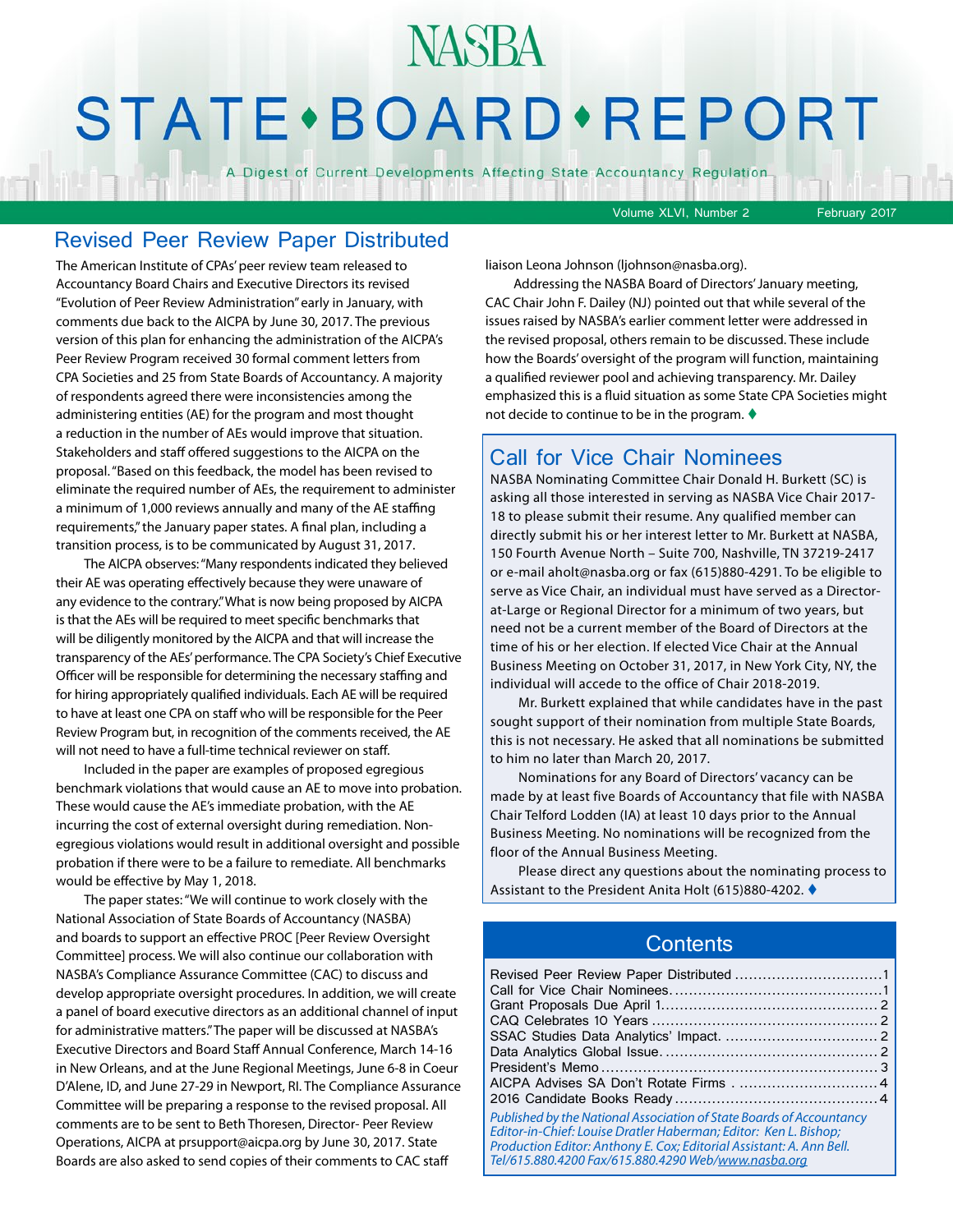#### <span id="page-1-0"></span>Grant Proposals Due April 1

April 1, 2017 is the deadline for proposals for NASBA Accounting Education Research grants, available to faculty and postdoctoral researchers at institutions of higher education. Preference in awarding the grants is given to research in areas helping NASBA and the State Boards of Accountancy protect the public and be better resources to the public accounting profession.

Research interests of NASBA include, but are not limited to, characteristics of successful candidates, variables in accounting programs that impact CPA exam performance, and barriers to entry into the accounting profession for under-represented groups.

Applicants must be affiliated with a U.S. academic institution. NASBA will fund and award grants totaling up to \$25,000 for one-year research projects. The researcher(s) will be expected to finalize the research within one year of the grant award date and may be asked to present their findings to NASBA's Board of Directors or at its national meeting. Details about the program can be found on www.nasba.org. Applications should be made to grantproposal@nasba.org.  $\blacklozenge$ 

#### SSAC Studies Data Analytics' Impact

The use of data analytics to enhance the quality of audits is being given significant attention by the accounting profession, but what will this mean to the State Boards of Accountancy that are responsible for regulating the profession? That is the new charge that NASBA Chair Telford Lodden (IA) gave to the Standard-Setting Advisory Committee at their January meeting. He explained that he believes data analytics, which enables all transactions to be scanned not just a sample, will have a profound effect on the profession. Chair Lodden told the SSAC: "Focus should be on how NASBA and the State Boards can participate in the creation of the professional standards that embrace this new technology, and how NASBA can bring this information to the State Boards in a timely and meaningful manner."

NASBA President Ken L. Bishop outlined to the SSAC concerns he and other regulators have in this area:

- 1. For regulatory purposes there has to be a common definition of "data analytics," a benchmark.
- 2. What is the appropriate level of "reliance" on data analytics? Auditors say they have to "backfill" when using data analytics, meaning they go back to construct paperwork to meet the standards. There is concern about what really happens within the computer and what the auditor needs to know to comfortably rely on the software.
- 3. Software does not necessarily have the equivalent of the auditor's professional intuition, which is what frequently leads to the discovery of problems. The auditor needs to understand the handshake between the data and the accounting.
- 4. How will regulators be able to reach into this software to determine what party is responsible when something goes wrong?

President Bishop said NASBA is seeking ways to be part of the discussion as new standards are developed. He believes it is important the State Boards recognize the significance of their early involvement in the process. The right language will need to be in the Uniform Accountancy Act, and ultimately the Boards' rules.

SSAC Chair Catherine Allen (NY) led the committee in a discussion of next steps. Besides considering the ramifications of the application of data analytics and artificial intelligence to public accounting, the Committee will continue to monitor and objectively evaluate processes

#### CAQ Celebrates 10 Years



**QUALITY** 

The Center for Audit Quality on CENTER January 30, 2017 celebrated its FOR AUDIT tenth anniversary. CAQ Executive Director Cindy Fornelli told the commemorative celebration that audit quality is strong today –

stronger than it was 10 years ago. She added, "And of course, we've engaged constructively with our regulators. From the CAQ's very beginnings, we have carried out the profession's desire to be, as a distinguished member of the profession once said, 'full partners with our regulators in driving meaningful and purposeful change.'"

NASBA President Ken L. Bishop attended the January 30, 2017 CAQ event.  $\blacklozenge$ 

of standard setters, recommending improvements when warranted and sharing their findings with NASBA leadership. Working with Ms. Allen will be Committee members Matthew P. Bosher (VA), Scott Dockins (ID), Timothy F. Egan (CT), Gaylen R. Hansen (CO) and Michael P. Rollage (PA). Staff support to the SSAC is being provided by Colleen Conrad, Louise Dratler Haberman and Nigyar Mamedova.

Also in attendance at the SSAC meeting was NASBA Regulatory Response Committee Chair W. Michael Fritz. His committee is working with the SSAC to respond to the International Auditing and Assurance Standards Board's Data Analytics Working Group's paper on "Exploring the Growing Use of Technology in the Audit, with a Focus on Data Analytics." Mr. Fritz will be moderating panel discussions on data analytics and artificial intelligence to be held at the June 2017 NASBA Regional Meetings.

#### Data Analytics Global Issue

Having reviewed the use of audit data analytics (ADA) in the six largest United Kingdom audit firms, the Financial Reporting Council released a report in January that recognizes these tools "are global in nature and in some circumstances may operate outside our geographic jurisdiction." The FRC is calling for other independent audit regulators to work collaboratively to adopt "a standard approach to satisfying ourselves as to the integrity of these tools."

Audit teams in the UK are using standard ADA tools based on their firms' assurances as to the reliability and effectiveness to function as intended. One firm formally accredits the tools for audit use by its teams. "Where audit teams use such tools, the actual programming logic that performs the analysis and, where relevant, identifies the exceptions, is embedded in the ADA tool and may not be visible. Hence it is not archived on the audit file and neither is it visible to regulators performing audit quality inspections," the report states.

The FRC's *Audit Quality Thematic Review: The Use of Data Analytics in the Audit of Financial Statements*, reports: "…in our inspection work, we have not identified evidence that would indicate that a centrally assured ADA tool does not function as intended when used as intended."  $\blacklozenge$ 

ent battimular követ formi kött indarkvast formi kött indarkväst követ kött inda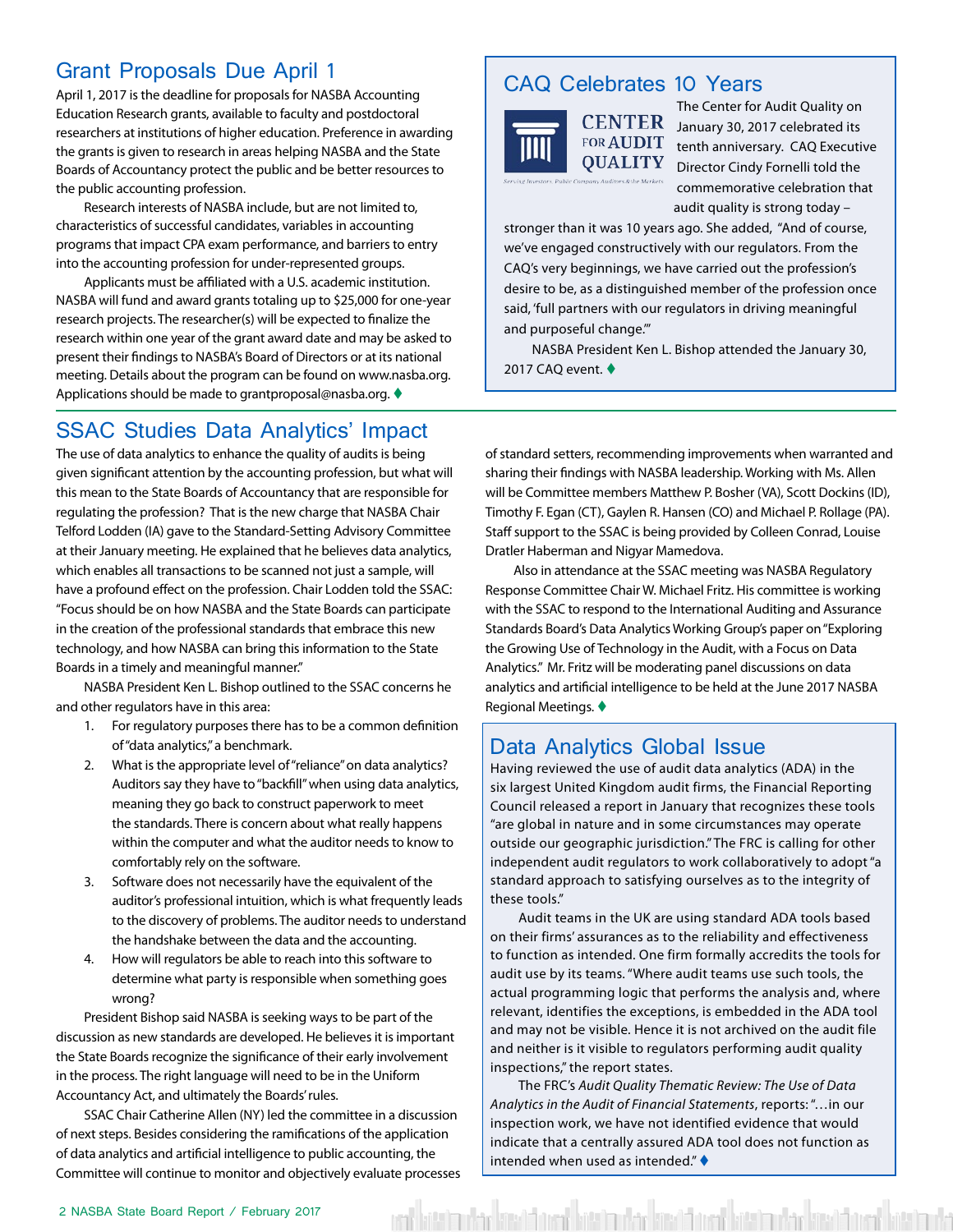# PRESIDENT'S MEMO

### **Firm Mobility Revisited**

The regular turnover of both State Board members and staff brings fresh ideas and new perspectives to NASBA, and is one of the positive attributes of the organization. However, it also brings some challenges. Decisions and agreements made years ago by volunteers and staff, many of whom are no longer Board members or have retired, are occasionally challenged or, minimally, misunderstood.

At the January meeting of the Committee on Relations with Member Boards, we heard that a State Board was unhappy that their State CPA Society was introducing firm mobility legislation with which the Board was uncomfortable. The Board members reported that the Society was motivated by the belief that both NASBA and AICPA were "pushing them to get the legislation passed." While technically not true, it is certainly understandable that the Society would come to that conclusion. I thought it might be helpful to review, for everyone, the history of what got us to where we are today.

First, NASBA will always support a State Board's determination of what is best for its jurisdiction. However, NASBA officially advocates both individual mobility and firm mobility. The current language of the Uniform Accountancy Act that includes firm mobility was unanimously adopted by the members of the joint NASBA/



**Ken L. Bishop President & CEO**

AICPA Uniform Accountancy Act Committee, exposed to all Boards of Accountancy and Societies for comment, and ultimately adopted unanimously by the NASBA and AICPA Boards of Directors. Several states and individual State Board members questioned the adoption of the firm mobility language. As a result, both NASBA and AICPA leadership committed to not push or strong-arm any jurisdiction that was opposed to the legislation to adopt it. NASBA continues to stand by that commitment.

Now the history: The desire for CPA mobility in the U.S. began decades ago. Several attempts at developing and promoting language for the UAA were made, but were unsuccessful. In late 2006, NASBA Chair Wesley P. Johnson and AICPA Chair Jimmy L. Williamson decided the time was right to make a joint effort to pass mobility language. I am keenly aware of this as I was asked by NASBA Chair Johnson to head the Mobility Task Force that was charged with enacting mobility legislation in every state.

Initially, the UAA mobility language covered both individuals and firms. After reviewing the proposed language, the Task Force identified a fatal flaw related to firm mobility. In 2006, many states did not mandate peer review and a significant effort was underway to implement it in every state. The proposed mobility language would have allowed firms in states without peer review to practice in states that did require it. After a quick meeting of leadership of both organizations, it was decided that we would only pursue individual mobility legislation until issues around firm mobility could be resolved. In the meantime, a few states had already passed the original language – which would become important later.

We were successful with the individual mobility legislative effort. Several states adopted it immediately and, within five years, almost every state had passed individual mobility language. Today only one state, Hawaii, has not adopted individual mobility, but we are hopeful that will change.

Six years ago, as President and CEO of NASBA, I inaugurated the "Back to Our Roots" campaign, to ensure that NASBA's focus was on our members, the State Boards of Accountancy. In discussions with states that had pulled away from active participation in NASBA, we discovered that some were disgruntled because, in good faith, they had passed firm mobility as originally promulgated in the UAA, only to be left high and dry when NASBA and AICPA stepped back from firm mobility. This allowed firms from other states to practice in the early adopting states while their home firms were denied that reciprocal privilege. Those Boards were justifiably unhappy.

In 2012, NASBA and AICPA revisited the firm mobility issue and concluded the landscape had changed significantly since 2006. Almost every state had mandated peer review and addressed other issues, such as firm ownership and names, resolving what were "fatal flaws" in 2006. The time had come to reboot the firm mobility effort.

In 2017, as several states are considering firm mobility legislation (either favorably or not), I hope it is helpful to consider the history of the effort. We know that some states remain opposed for different reasons, including possible financial consequences to the Board. Local circumstances differ and NASBA absolutely supports your determination as to what is best for your jurisdiction. We would welcome the opportunity to discuss your opposition to something we believe enhances regulation, and together we may find a way to mitigate your concerns, but in the end be assured that we will stand steadfastly with you and your ultimate decision.

*Semper ad meliora (Always toward better things).*

Zen L. Bohop

*— Ken L. Bishop President & CEO*

shumbeted firms infected and contained finantial and under the finantial and contained firm